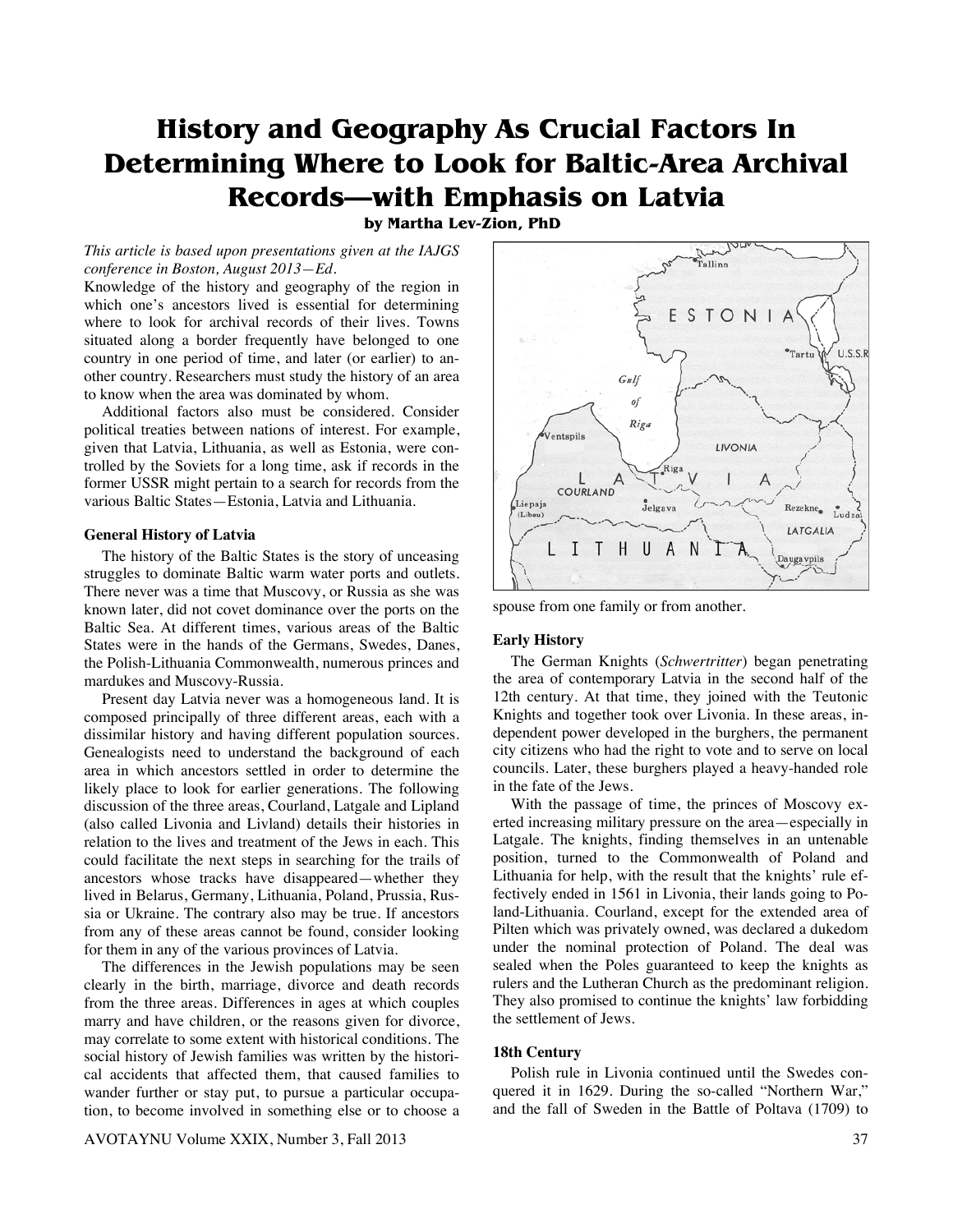Peter I, the Czar of Russia, the area passed into Russian hands in 1721 and became Lipland guberniya. Earlier, in 1710, Riga had already surrendered to Russia.

 Courland had only a few years of skirmishes with her big neighbors, Denmark, Poland and Sweden. Courland flowered under the mercantilist rule of Duke Jacob Kettler (1638–82) who intensively developed industry and both a merchant and a military fleet. Mitau was the Duke's capital and everything continued as it had been under the German knights. The German Parliament (*Landtag*) sat in Windau (today Ventspils) and served the interests of the nobles and landed gentry as it always had.

 Courland came under increasing pressure from Russia in the middle of the 18th century, and under the terms of an agreement in 1783, the Baltic coast around Riga passed into Russian hands, including the settlements of Dobeln, Majorenhoff and Schlock. Finally, in the third partition of Poland (1795), Russia absorbed the entire Dukedom of Courland.

 Privately owned Pilten, which included Grobin, Hasenpoth (today, Aizepute) and part of the Windau district, was owned by the Bishop of Pilten. He sold it to the King of Denmark who gifted it to his brother, Magnus of Holstein. Upon Magnus' death, Pilten also passed into Russian hands in the third partition of Poland in 1795.

 Russia constantly tried to take over Latgale, but in 1582, it was incorporated into a special Polish district called Inflantickie Ksientwo, or Inflantia for short. The ruler of the area was appointed by the King of Poland and a local parliament for the nobles was formed. The nobles were extremely cruel and oppressed the Latgale peasants to such an extent that even visiting gentry were appalled. The peasants were forced to accept the Catholic religion, and their servitude was abolished only in 1881. Polish government in Latgale continued for many generations until the first partition of Poland in 1772, when it too passed to Russia.

#### **19th Century**

 By the end of the 18th century, the entire area of contemporary Latvia was in the hands of Russia. The administration was divided as follows:

 • Lipland (Vidzeme) included Riga, Valka, Walmar and Wanden (Cesis)

• Courland included Libau, Pilten and Windau

 • Latgale had three districts: Dvinsk (today, Daugavpils), Luzin (Ludza) and Rezekne. Latgale was included in the district of Polotsk and, after 1802, in the district of Vitebsk.

 Russification occurred systematically from the beginning of the takeover, mostly at the hands of governmental functionaries. In the villages, the Germans still had the greatest influence, especially in local councils where the German nobles and burghers sat. As a rule, the further away from Russia, the more influence the Germans had. In the westernmost areas, i.e., Courland, German influence held sway in both village and city. In terms of the economy and public organization of society, the area lived a westernized life style—something totally different from that experienced in Russia. The law, the courts and the schools all continued to run according to German standards and expectations.

 Primarily because of her ports and the industrial infrastructure that had been in place for years, the economy of Latvia flourished—and the Jews had more than a little to do with its economic success, being major factors in trade both in products from factories and estates**.** In 1897, 142,315 Jews lived in Latvia, about 7.4 percent of the general population.

#### **20th Century**

 On the eve of World War I, about 2.5 million people lived in Latvia. It had 782 factories that employed approximately 93,000 workers. World War I, which saw the expulsion of the Jews from Courland with only 24 hours notice, totally destroyed Latvia's economy. All the basic vital industries were moved inland to the Russian interior. The rest were destroyed in the war. Commerce froze and about half of the agricultural farms were destroyed. The general population shrank to about 1.6 million,

#### **Jewish History in Latvia**

*Jews of Livonia (Lipland).* These Jews probably came from Lithuania and Poland as early as the days of the Knights—who treated them as unwelcome enemies. Proof of Jewish presence by at least the 16th century is apparent from a 1591 agreement between the Teutonic Knights and the King of Poland. The agreement forbade the Jews of Livonia to work in commerce, to farm taxes or to collect custom taxes. Nevertheless, Jews continued to come into the area under Polish rule. They engaged mostly in petty trading, peddling in the villages, the leasing of inns and commerce that brought them into contact with the landowners and local nobility.

 During this time, Jewish merchants were dealing with agricultural products from Poland-Lithuania. In exchange for flax, grain, honey, wood and the like, such items as coffee, salt, steel and tobacco were imported into Poland-Lithuania where they were in great demand. Jewish merchants took their products overseas as well, thereby increasing Polish and Russian exports via the port of Riga.

 Great Jewish success in these areas awakened the jealousy and hatred of the local townsmen, especially the German merchants who made repeated requests for the Jewish traders to be forbidden both from living and from even entering the area, especially Riga.

 From 1592 onward, the burghers exerted constant pressure to have the Jews expelled and their trade prohibited. Periodically, the nobles agreed to limit the peddlers, but within a short period of time, things reverted to what they had been. The Jews continued to act as a bridge between the city and the village within the feudal framework. During the 16th and 17th centuries, the numbers of Jews who lived in the areas surrounding Riga was much greater than the num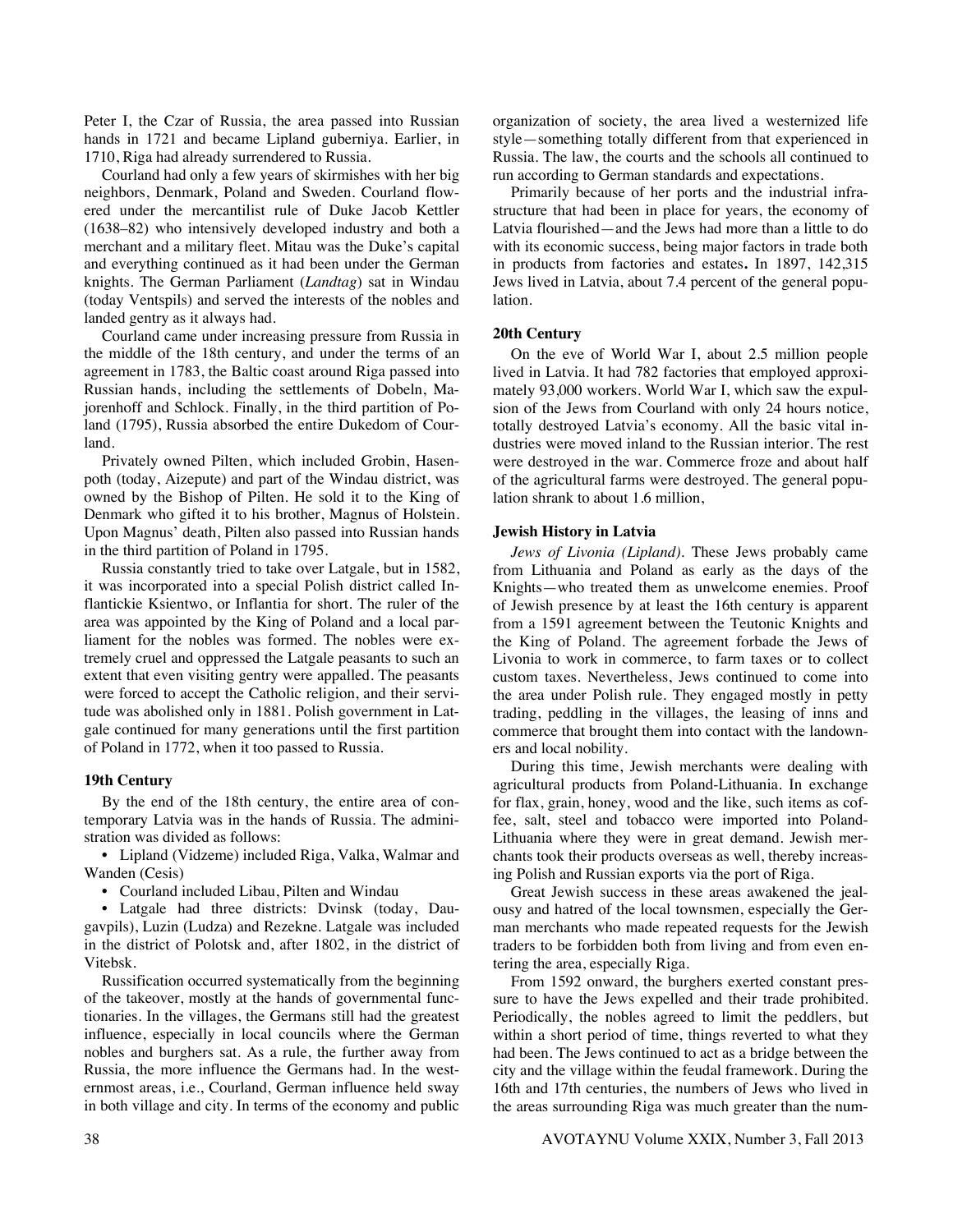ber within Riga itself although, in fact, the number of Jewish residents in Riga actually increased.

 No changes benefited the Jews during the Swedish period in Lipland (1629 to 1721), but they continued to come into the area because of their ties with the Poles and the Litvaks and their excellent commercial talents. Largely unsuccessful Swedish encouragement of the Jews to convert to Christianity characterized the entire period. The exception generally was the lone Jew, the socially problematic one, who could be convinced and then baptized in a public ceremony for the Jews to see and feel humiliated.

 Russia took over Livonia in 1721 but no changes were made in the status of the Jews until Catherine I, in 1727, declared that Jews would be expelled from Russian cities. In Lipland, the expulsion finally occurred in 1742 after a long series of attempts, primarily by the local governor, to thwart or divert the decree on the grounds of the economic damage this would entail, especially to Riga.

 Some Jews returned to Lipland in 1764 when the imperial Russian government made an attempt to have Jews move south to settle the "New Russia." A way to return legally was found in 1785 when Shlock and some other areas around Riga fell under Russian rule. Catherine II (the Great) offered open settlement without regard for "race and religion." Jews from Courland and elsewhere were included in the offer. By 1811, 430 Jews had officially taken up residence as "citizens of Shlock" or "merchants of Shlock." Although Jews were limited to a stay of between three and eight days in Riga in 1788, in 1822 the "citizens and merchants of Shlock," along with their children, were given permission to remain in Riga. On market days, they even had permission to trade anywhere in Lipland, and by 1834, 532 Jews lived in the province.

 Eventually and after much discussion, the government decided to allow even those Jews with no legal status to stay. By 1881, the Jewish population of the Lipland/Riga area was 25,916. Jews were drawn to Riga from Kovno, Vitebsk and Courland. Indeed, although the All-Empire Census of 1897 enumerated 26,793 Jews in Lipland, all but about 4,800 lived in Riga.

*Courland Jewry.* Even though Jews were forbidden to settle in Courland during the reign of the Teutonic Knights, it appears that they came anyway sometime between the 14th and 16th centuries. They came via the sea from Prussia and what later became Germany. The Jews settled first in the northern areas, in Hasenpoth and Pilten. Because of Pilten's autonomy, Jews settled there as Schutzjuden (protected Jews) and were able to work in commerce and handicrafts and to develop kehillot (communities) with everything that entails, such as synagogues, mikvot (ritual baths) and cemeteries. By the end of the 17th century, many Jews of the area possessed immovable property, a sure sign that they felt secure.

 The majority of Jews in southern Courland came from Lithuania, Samogitia or Zamot especially, and from Poland, particularly after the 1648 Chmelnitzki pogroms. During this period, the Jews generally engaged in peddling, leasing

### **Mirgration from Latvia to Ukraine**

*[Jewish emigrants from Latvia sometimes moved to additional places as well. See below. Ed]* 

 The Central Archives for the History of the Jewish People (CAHJP) in Jerusalem has collected documents relating to the 19th century Jewish populations in selected towns and agricultural settlements in Kherson Guberniya, Ukraine. We have identified and purchased copies of genealogically useful documents from several and are in the process of raising funds to translate them. Many, if not all, of the settlers migrated from Latvia to Novopolatavka in the years 1840-43. The Latvia National Archives has confirmed possession of documents about these individuals and funds will be needed to translate the Latvian records as well.

 Documents purchased from CAHJP are fromNovopoltavka and the nearby Jewish settlements of Beryslav, Dobre, Lvove, Malaya Romanovka and Seydeminukha. They include correspondence regarding the establishment of Jewish settlements in Kherson, lists of Jewish settlers, life in the colonies and similar material. The Latvian archives reports that it holds Russian language material from all the towns in Courland—Bausk, Goldingen, Grobin, Hasenpoth, Jacobstadt, Libau, Mitau, Pilten, Polangen, Tukkum and Windau.

 We have created a JewishGen Ukraine SIG Fundraising Project to acquire documents, pay professional translators and to create datasets for posting to the JewishGen Ukraine Database and the Ukraine SIG Master Name Index. Full translations will be posted on the appropriate KehilalLinks websites.

 To donate, go to www.JewishGen.org/ JewishGenerosity/v\_projectlist.asp? project\_cat=22. Scroll down that page to Kherson Settlements Document Acquisition and Translation Projects. For additional information write to Sylvia Walowitz at ruthw95@yahoo.com.

*Sylvia Walowitz*

of inns, making of wine and brokeraging. In Courland too, the local city burghers rose up against the Jews in the 17th century. The nobles, however, wanted the Jews for their trading talents and connections and for the money they could squeeze out of them for a *Schutzbrief* (letter of protection). Although the Jews were permitted to stay, the merchant class exerted constant pressure to expel them.

 In 1719, the Landtag wanted to give the Jews the right to settle legally in exchange for 400 Albert Thalers per head of household. (At that time, a horse cost between 10 and 12 Albert Thalers.) The discussion continued for approximately 20 years during which time the authorities extorted higher and higher prices for the right to stay. The pressures became so great that many Jews chose to leave, albeit temporarily. Eventually, the argument drifted down to the general public and pamphlets on the subject began to appear. The first, in 1787, was entitled "In Favor of Tolerance towards the Jews in the Duchy of Courland and Zamgalen."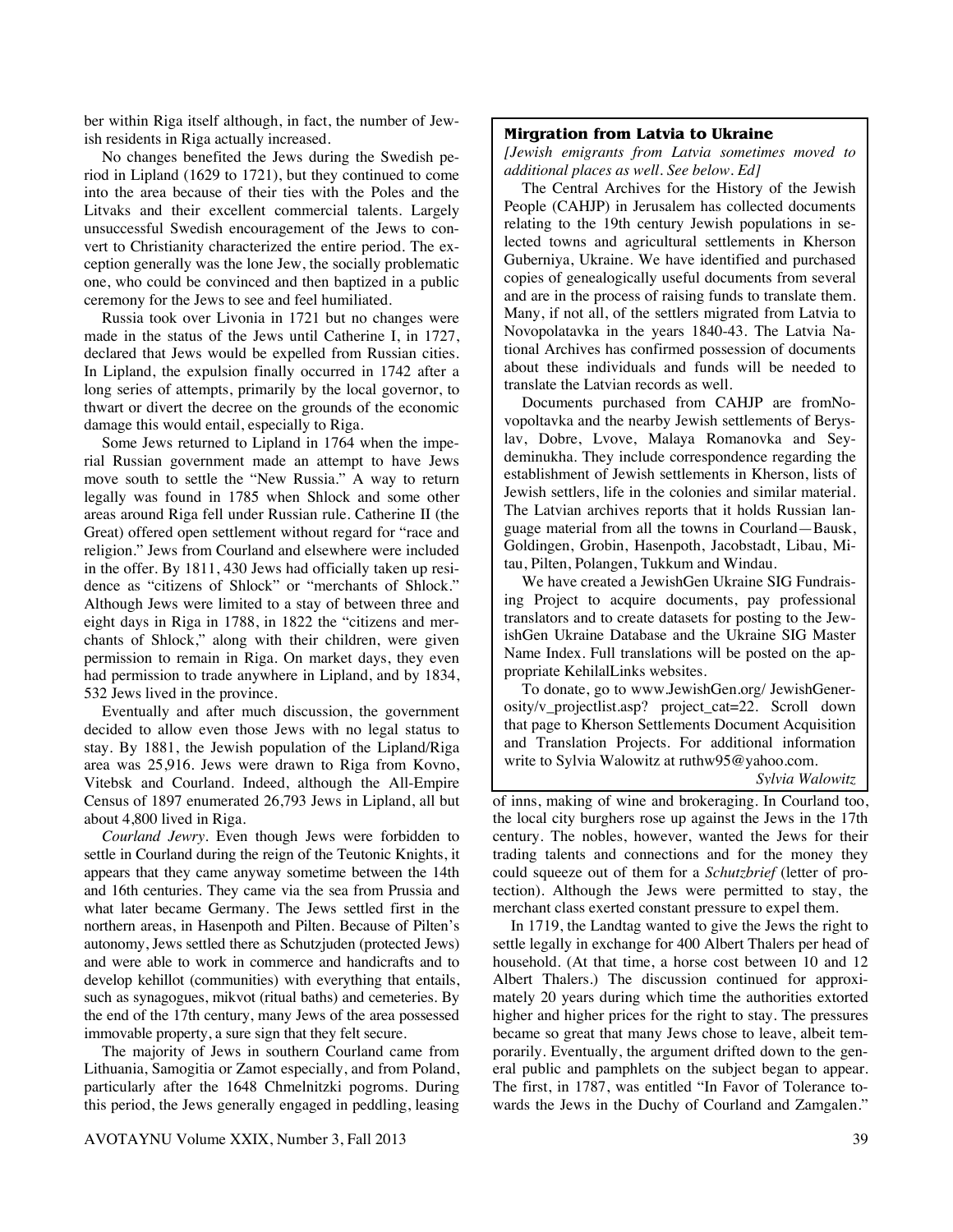A parallel phenomenon was occurring in Germany at the same time. Nevertheless, the Landtag continued to delay a decision until it, along with the Duchy of Courland, came to an end with the Russian annexation in 1795.

 When the Russians acquired Courland and the area of Pilten, about 10,000 Jews lived there, but only 20 percent lived in the towns of Goldingen, Hasenpoth, Jacobstadt and Mitau. Aside from a few hundred Jews living in Mitau and the Pilten district who had the right officially to declare themselves *commerçants* (trades people), the remaining city Jews occupied themselves with petty trading, buying and selling used clothing and brokering, even though these trades were expressly forbidden to them. It was even harder for the rest of the Courlander Jews who lived on estates and in the villages. They distilled wine, rented inns and were petty traders. Some were forced to earn a living as travelling peddlers wandering from village to village.

 When Courland became an integral part of the Russian Empire, its Jews requested a decision regarding their status. Most of them and their forebears had lived in the area for two centuries without any legal status. The petition went unanswered, but finally on May 12, 1799, a law was enacted that gave Courland Jews the right of citizenship, the right to live in Courland and the right to do business and handicrafts without interference. Nonetheless, the non-Jewish merchants (832 of them compared to 101 Jews) continued to pressure the authorities to limit the right of other Jews to enter the area. Eventually the government yielded to the pressure and ruled that only those Jews registered at the time of the law's passage in 1799 could stay.

 The Christian Mitau merchants then lobbied for increased restrictions and a new law enacted in 1835 ruled that only those Jews who had been counted in the last census could be considered locals; all others would be expelled back to the Pale of Settlement. That law remained in effect almost the entire time that the Russians ruled Courland.

 Although no deportations occurred, the Jews were encouraged, indeed pressured, to leave Courland to colonize new areas. About 341 families, 11 percent of the Jewish population of Courland, went south to "New Russia," especially Kherson guberniya. Many who remained died in a cholera epidemic in 1848.

 Even though the number of Jews remaining in Courland was reduced, the threat to those Jews who arrived after 1799 did not abate. Despite the constant threat of expulsion hanging over their heads, Jews continued to flow into Courland, because it was close to the overcrowded and impoverished Pale of Settlement and because the established, legal Jews were fully integrated into the Courland economy; indeed, they were at its forefront. Newcomers could attach themselves to these established businesses and eke out a far better living than was possible in the Pale.

 At one point in 1904, Russia considered including Courland in the Pale of Settlement, but the resident Germans objected so strenuously that the plan was dropped. At that time, about two-thirds of the Jews of Courland were living

in cities and towns (as opposed to estates).

 The burghers sorely feared competition with the Jews and from time to time the police expelled Jews who either were in Courland illegally or who, although permitted Courlanders, only had a license to engage in handicrafts and were working at something else.

 Even though Stolypin, the Minister of the Interior, ordered the police to cease the expulsions, they continued to occur as long as the czarist regime ruled Russia. The most brutal and vicious mass expulsion came at the beginning of World War I when the army needed a scapegoat for its losses and claimed that the Jews sympathized with the Germans. The expulsions came on May 14–15, 1915, during Shavuot. All the Jews—both legal as well as illegal were given 24 hours to leave. The only Jews spared were those living east of Bauske and about 10,000 from Grobin, Hasenpoth and Libau, areas that already were occupied by the German army.

 Those expelled were shoved into railroad cars and shipped to various districts in Ekaterinoslav and Poltava, as well as to Adimer and Veroneze in the Russian interior. The

*Although no deportations occurred, the Jews were encouraged, indeed pressured, to leave Courland to colonize new areas.* 

Jews were permitted to bring only clothing and food. Anything of any value—work tools, valuables and merchandise—had to be left behind, as did all communal possessions. Some Jews died in the railway cars; some had to go long distances on foot trying to carry their small children. Some became ill from various diseases while others had nervous breakdowns. In the end, about 40,000 Courland Jews were expelled; the few who remained suffered greatly at the hands of the Russian Army.

 From the time that Russia annexed Courland, the Jews demonstrated a marked tendency to move to the cities from the estates in the country. In 1797, only 20 percent of the Jews lived in cities, but by 1897, 67 percent resided in cities. Concomitant with the shift to the cities was a flowering of commerce and culture, which drew even more Jews into the city; city directories show many Jewish property owners.

 Despite the obstacles, the Jews of Courland and Lipland achieved a high degree of civil rights when compared to other places within the czarist Russian empire. Most spoke German, with some Yiddish.

*Latgale Jews.* Because of its great distance from the large urban centers of Poland and Lithuania, Jews were not particularly drawn to settle in Latgale (also called Inflantia). A mass movement of Jews began only in the second half of the 17th century, pushed by the destruction of the Jewish communities in the south. Those who came engaged in innkeeping, tax farming, and wine making—the same thing

40 AVOTAYNU Volume XXIX, Number 3, Fall 2013